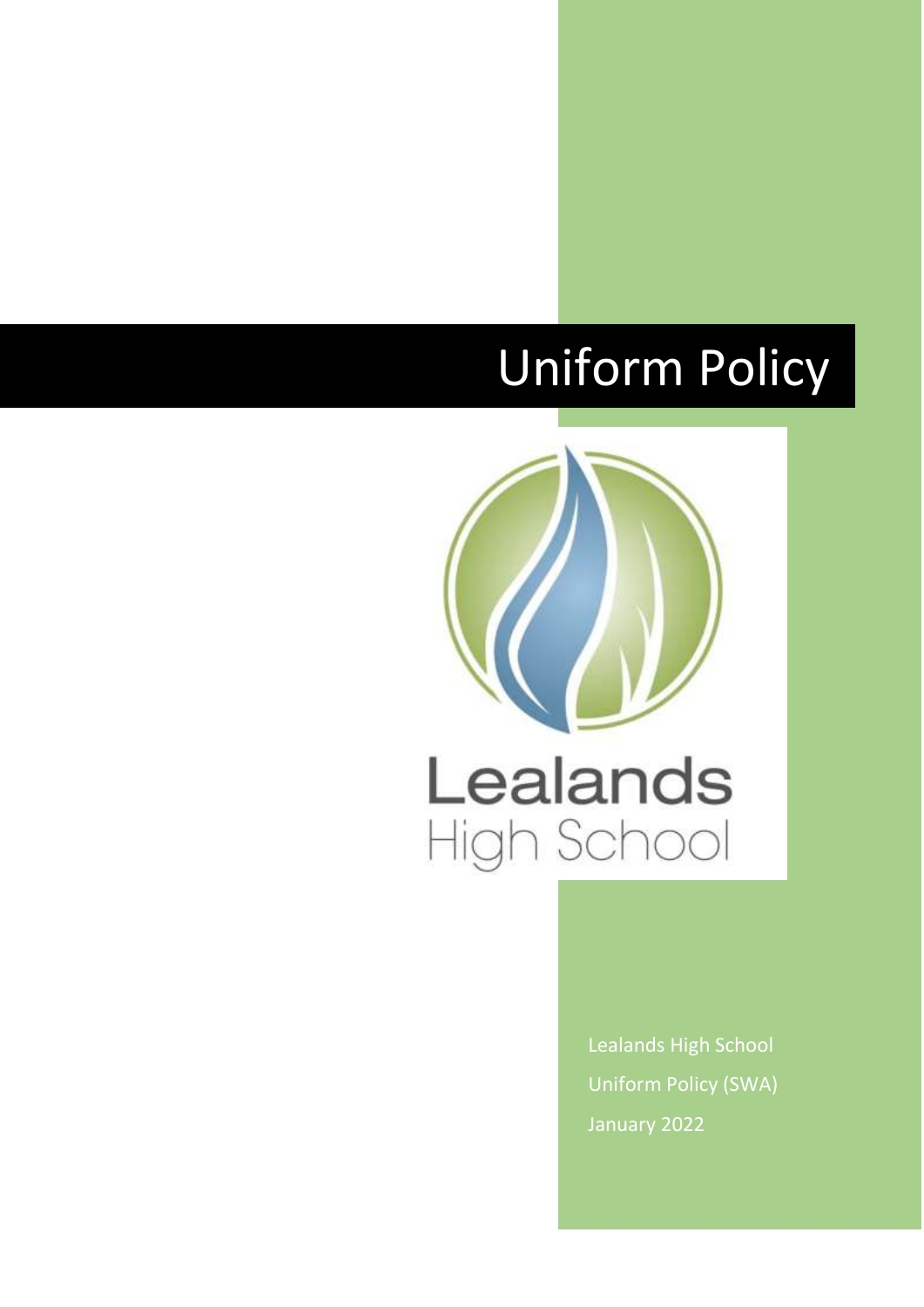#### **INTRODUCTION**

Lealands High School policies are designed to support the school ethos, aims and vision. Lealands is a positive learning community which is fully inclusive to ensure equality of opportunity for all.

Our aims are outlined in our Home School Agreement.

#### **Our aims:**

| Excellence in everything we do |                                                                                               | Everyone has<br>responsibility |                                                              |           | <b>Respect for all</b>                                                                    |  |
|--------------------------------|-----------------------------------------------------------------------------------------------|--------------------------------|--------------------------------------------------------------|-----------|-------------------------------------------------------------------------------------------|--|
| $\bullet$                      | Everyone achieves<br>success and makes<br>excellent progress                                  | $\bullet$                      | To prepare young<br>people for life and<br>a positive future | $\bullet$ | Everyone is valued for<br>their contribution                                              |  |
|                                | • We all continually<br>improve what we do and<br>work hard                                   |                                | $\bullet$ To ensure that<br>school is a safe<br>place        |           | • All are cared for and<br>supported so that needs<br>are met                             |  |
|                                | • We care about being the<br>best we can be and<br>getting the best out of<br>those around us |                                | To help and<br>support others to<br>grow and succeed         | $\bullet$ | We recognise and<br>celebrate the talents, gifts<br>and uniqueness of every<br>individual |  |

In order to achieve these aims students, parents and the school need to work in partnership.

#### **Our vision is to be:**

*Everyone achieves excellence, demonstrates respect for all and takes responsibility for their own actions, while helping others to be successful.*

We strive to achieve this vision in all that we do and staff, students, parents, governors, other school stakeholders and partners are all an important part of making this happen.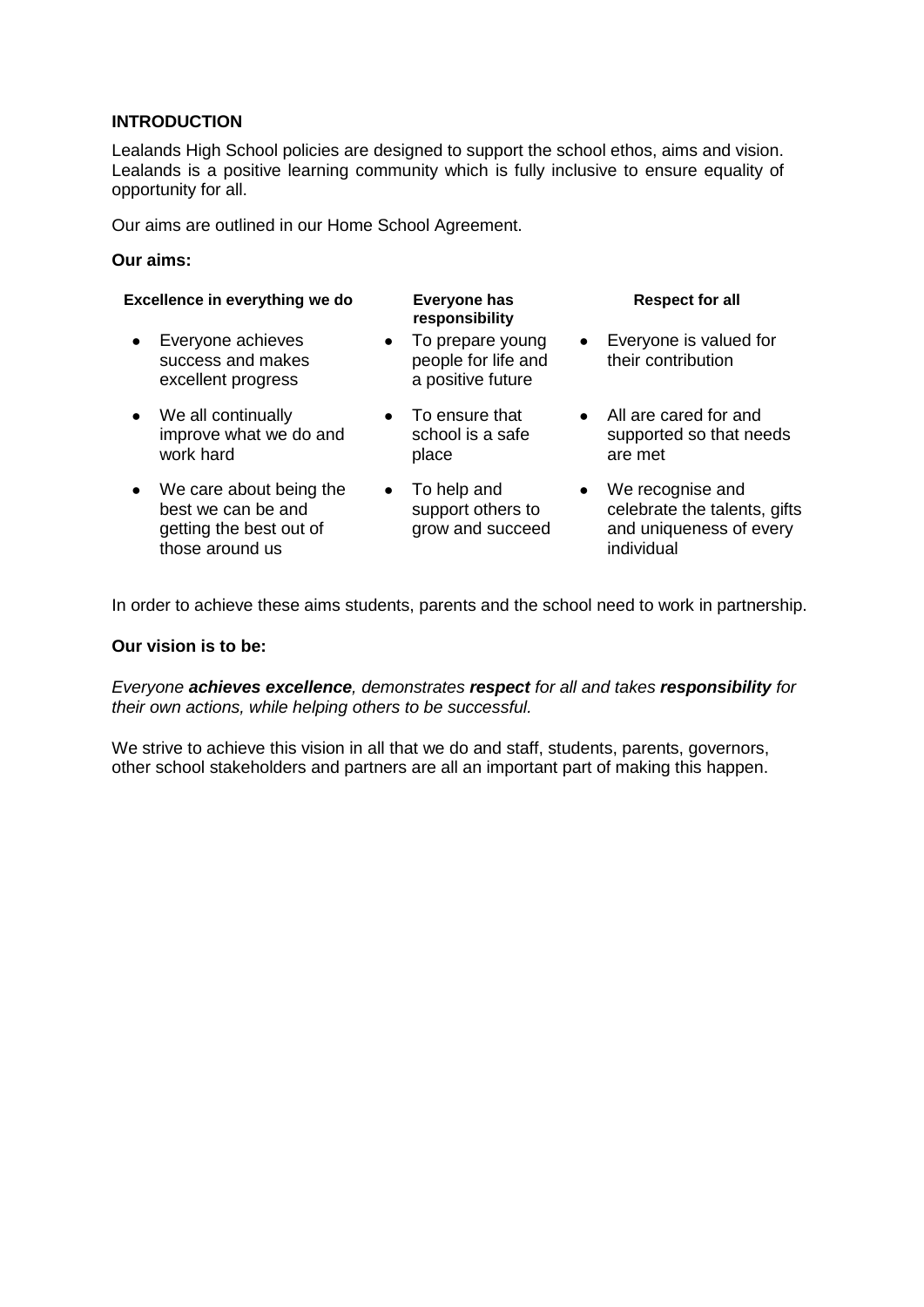# **Lealands High School Uniform Policy**

School uniform plays a valuable role in contributing to the ethos of the school and sets an appropriate tone. It instils pride, supports positive behaviour and discipline and encourages identity with the school. Uniform can also be useful to protect children from social pressures to dress in a particular way.

The Lealands School uniform ensures that all students feel a part of the school community and supports our value of excellence.

*This uniform policy represents a reasonable requirement and pays regard to the: Sex Discrimination Act 1975, the Human Rights Act 1998,The Race Relations Amendment Act 2002 and the Equality Act 2010.*

Lealands High School has some simple conduct expectations on personal presentation. All students are expected to follow these expectations consistently and without question when on the school site: All students are expected to wear full school uniform. The school uniform criteria are clearly explained on our website and in information given to parents.

- The school blazer with the school logo is to be worn at all times unless otherwise directed by the Headteacher during the Summer Term. Students may ask to take their blazer off if they are hot in lessons but they must leave lessons with their blazer on.
- A Lealands school tie of the correct colour for the year group should be worn at all times. The top button of the student's shirt should be fastened.
- Students should wear black tailored school type trousers / plain black school type skirt - no more than 10cm above or below the knee in length (no slits).
- Students should wear a plain white school type shirt.
- Students may choose to wear a black Lealands jumper with the school logo. If a student chooses to wear a jumper, it should always be worn with the school blazer.
- Shoes should be black, plain, sensible leather type school shoes with no logos or designs. High heels, boots, trainers, canvas shoes or sandals are not permitted.
- Students should wear black, grey or white plain socks / sensible black tights may be worn with a skirt. Fishnet or patterned tights are not permitted.
- Headscarves may be worn as long as these conform to the requirements below:
	- o The fabric should be lightweight and plain black.
	- $\circ$  The headscarf should be folded under the chin, taken around to the back of the neck and the ends tucked in  $-$  this conforms to health and safety requirements.
	- $\circ$  Headscarves should not be fastened with a pin.
	- Headscarves should be worn so the collar and tie can be seen.
- Hair bands must be plain and only black in colour (no other hair accessories should be worn).
- We encourage wearing suitable coats during cold periods. Coats may be worn in the school building but must be taken off as soon as entering the classroom.
- Students should have a suitable school bag large enough to carry exercise books and equipment.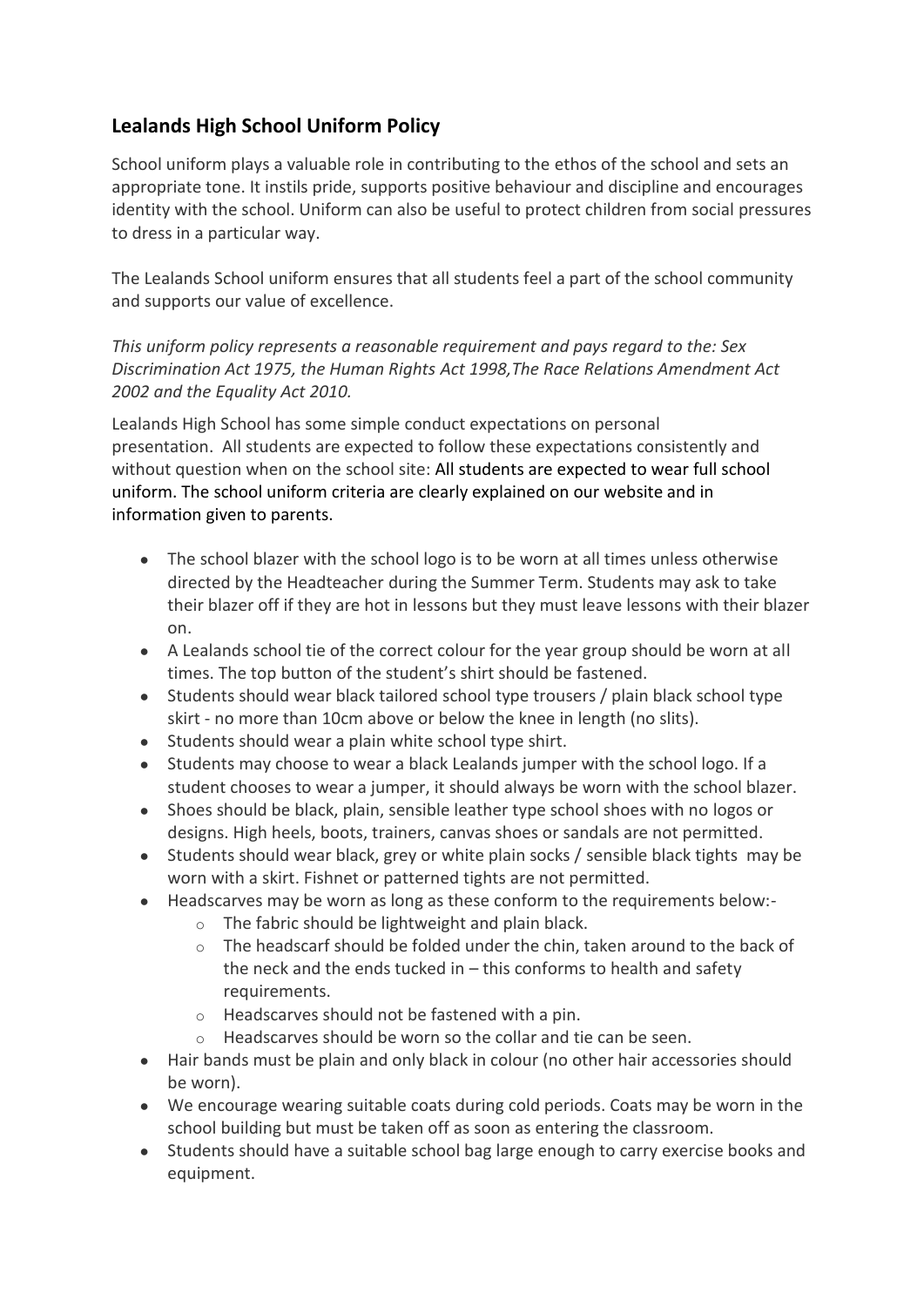● Students' shirts should be tucked in at all times.

## **Non-acceptable items include:**

- "Skinny" trousers/leggings, jeans, shalwar kameez, short/long skirts, jilbabs, kneehigh socks, trainers, plimsolls, boots, high heeled or canvas shoes, hoodies or sweatshirts.
- Hats and hoods are not permitted in the school buildings, but may be worn outside.
- Hoodies / sweatshirts.
- Fishnet or patterned tights.
- Jewellery should not be worn, except one small black, gold or silver stud earring in each lower earlobe. This should not exceed 5mm. Students should not wear hoops or flesh rings. Students may wear a wrist watch or one wrist band either supporting a charity or religion.
- Coloured headscarves.
- Do-Rags/Durags.
- Extremes of fashion relating to any item of clothing, hairstyle or appearance will not be permitted. No fashion branded clothing or accessories are permitted.
- Make-up Visible make-up is not allowed to be worn by students. This includes coloured nail varnish or long false nails. There are some students who wear subtle foundation make-up to cover blemishes or spots. Staff should use their judgement in these cases and where they are in doubt; seek advice from the relevant PSM/HOY.
- Hair should be 'natural' hair colours. No blues, purples, bright reds, greens or any colours that are not deemed as natural hair colours are permitted.
- Hair patterns, lines, tramlines or eyebrow lines are not permitted.
- Nail varnish/nail extensions are not permitted.

#### **Senior staff will be the sole arbiters of any decisions made**

In the event of a uniform policy breach, a student may be sent home to rectify the issue. If this is not possible, they may be supplied with appropriate uniform or required to work in an area away from other students. The senior management reserves the right to amend the uniform policy throughout the year.

For all of your uniform requirements visit our school uniform provider – Prestige. More information can be found on their website.

#### **PE Kit**

# **Compulsory PE Kit:**

- Lealands polo shirt (unisex or girls)
- Lealands shorts or skort
- Lealands training pants of joggers (wide leg)
- Outdoor Trainers with white white socks
- Indoor Trainers (predominantly white) with laces tied
- Plain dark blue or black swimming costume (swimming goggles are advised)
- Plain dark blue or black swimming cap for long hair (must be worn for long hair)